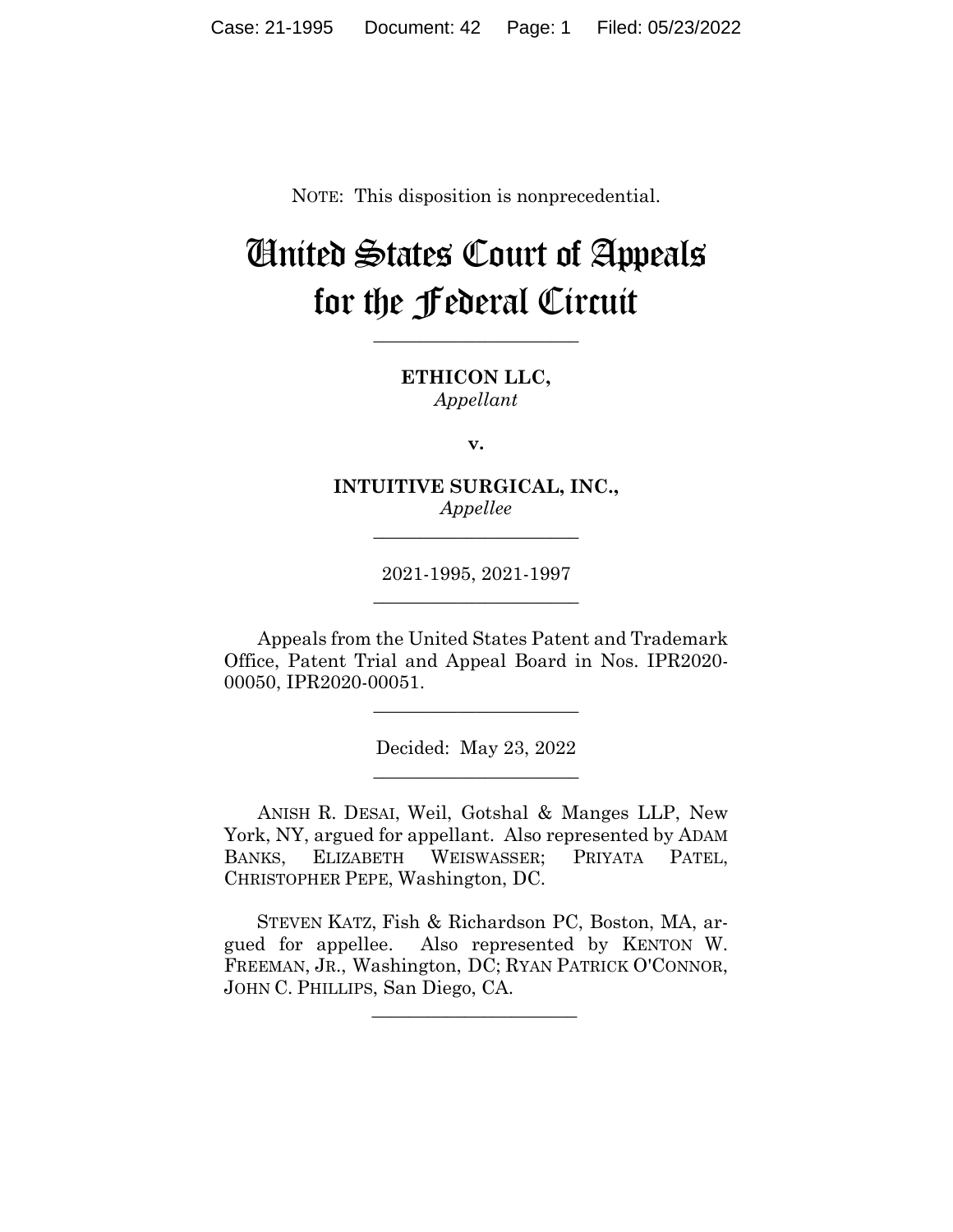Before NEWMAN, REYNA, and HUGHES, *Circuit Judges*.

Opinion for the court filed by *Circuit Judge* REYNA.

Dissenting opinion filed by *Circuit Judge* NEWMAN.

# REYNA, *Circuit Judge*.

Appellant Ethicon LLC appeals a final written decision issued in two consolidated inter partes review proceedings where the Patent Trial and Appeal Board concluded that the challenged claims are unpatentable as obvious. Ethicon contends that the Board committed legal error by placing the burden of proof on Ethicon, the patent owner. Ethicon also contends that the Board's finding of a reasonable expectation of success in combining the asserted prior art is unsupported by substantial evidence.1 We affirm.

# **BACKGROUND**

Ethicon owns U.S. Patent No. 9,844,379 B2 (the "'379 Patent"), titled "Surgical stapling instrument having a clearanced opening." The '379 Patent relates to an endoscopic surgical stapling tool. The purported novelty of the claimed invention is the use of both an I-beam firing member and a no-cartridge safety lockout, such that the lockout blocks the advancement of an I-beam firing member when there is no staple cartridge loaded in the stapling assembly. *See* Appellant's Br. 1–3. This safety mechanism is particularly useful for endoscopic procedures, which require a

Ethicon also argued in its opening brief that the Board's finding of a motivation to combine is unsupported by substantial evidence. Appellant's Br. 56–69. Ethicon conceded this issue at oral argument, so we do not reach the question here. Oral Arg. 8:00–8:30. We note, however, that the absence of that waiver would not affect our disposition in this case.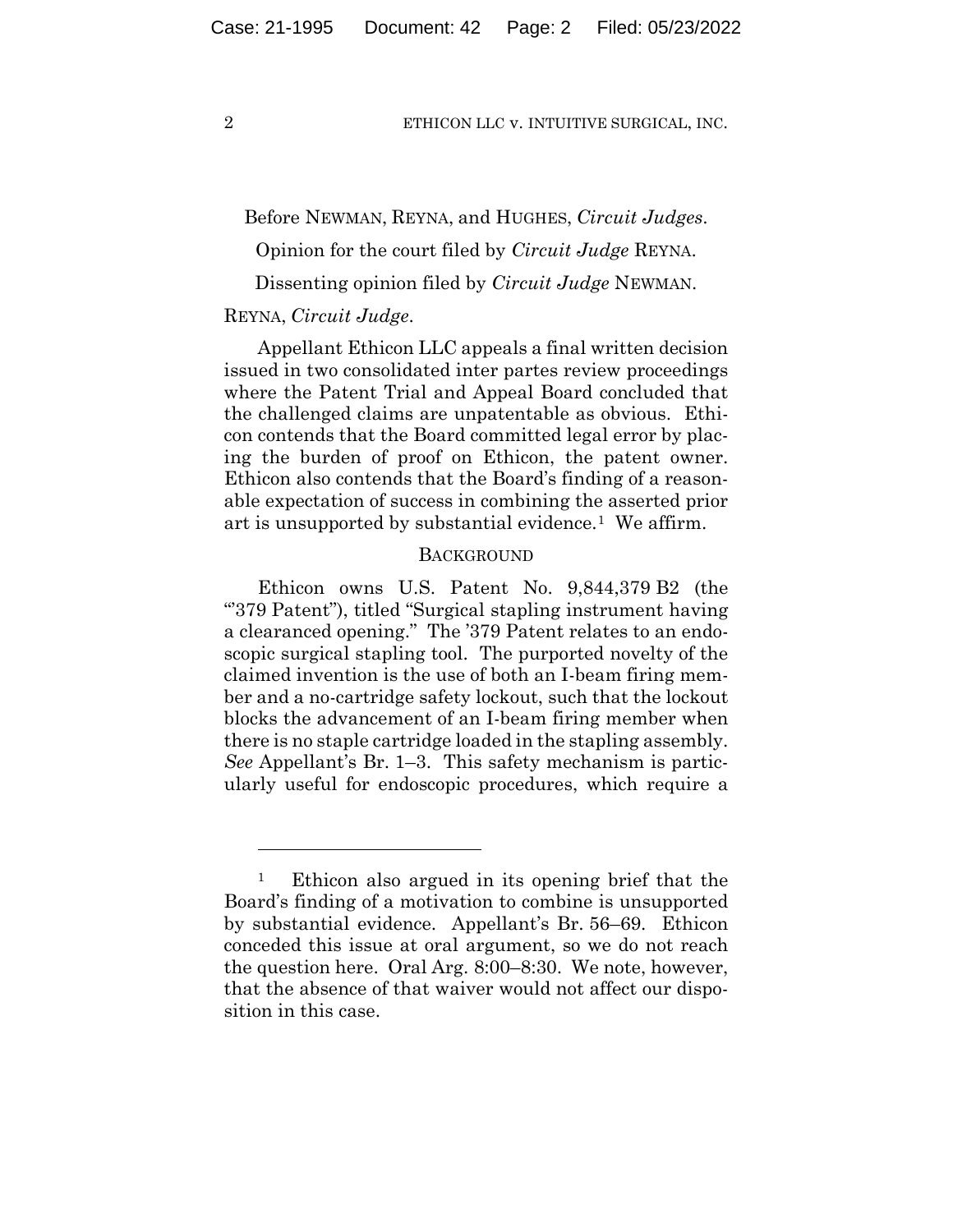surgeon to work with reduced visual and tactile feedback as compared to open surgery. *Id.*

On October 16, 2019, Appellee Intuitive Surgical, Inc. ("Intuitive") filed two petitions for inter partes review ("IPR") of claims 1–3 of the '379 Patent. *Intuitive Surgical, Inc. v. Ethicon LLC*, Nos. IPR2020-00050, IPR2020-00051, 2021 WL 1158290, at \*1 (P.T.A.B. Mar. 26, 2021). On March 31, 2020, the Board instituted the IPRs on the ground that claims 1–3 are unpatentable as obvious over U.S. Patent No. 4,429,695 ("Green") in view of U.S. Patent No. 5,413,267 ("Solyntjes").2 *Id.*

Green, titled "Surgical instruments," describes a "surgical stapling instrument" with "upper and lower elongate jaws for receiving a staple cartridge and an anvil respectively." J.A. 5157. Green accounts for the majority of the claimed features in the '379 Patent, including a frame, a distal end, a first jaw with a channel, and a channel retainer. *See Intuitive Surgical*, 2021 WL 1158290, at \*6–7.

Solyntjes, titled "Surgical stapler with spent cartridge sensing and lockout means," is directed to surgical stapling instruments "for applying linear parallel rows of staggered staples through compressed living tissue." J.A. 5146. Solyntjes teaches that there are benefits to equipping a surgical stapler instrument with a locking pin to prevent the instrument's firing when it is loaded with an empty stapler cartridge, as doing so "reduces the chances of unnecessary tissue trauma, blood loss, inadequate hemostasis, and squandered time during surgery." Solyntjes col. 2 ll. 65– 68.

<sup>2</sup> The Board also instituted IPR on other grounds. *See Intuitive Surgical*, 2021 WL 1158290, at \*1. We do not address those grounds, as they are not at issue on appeal.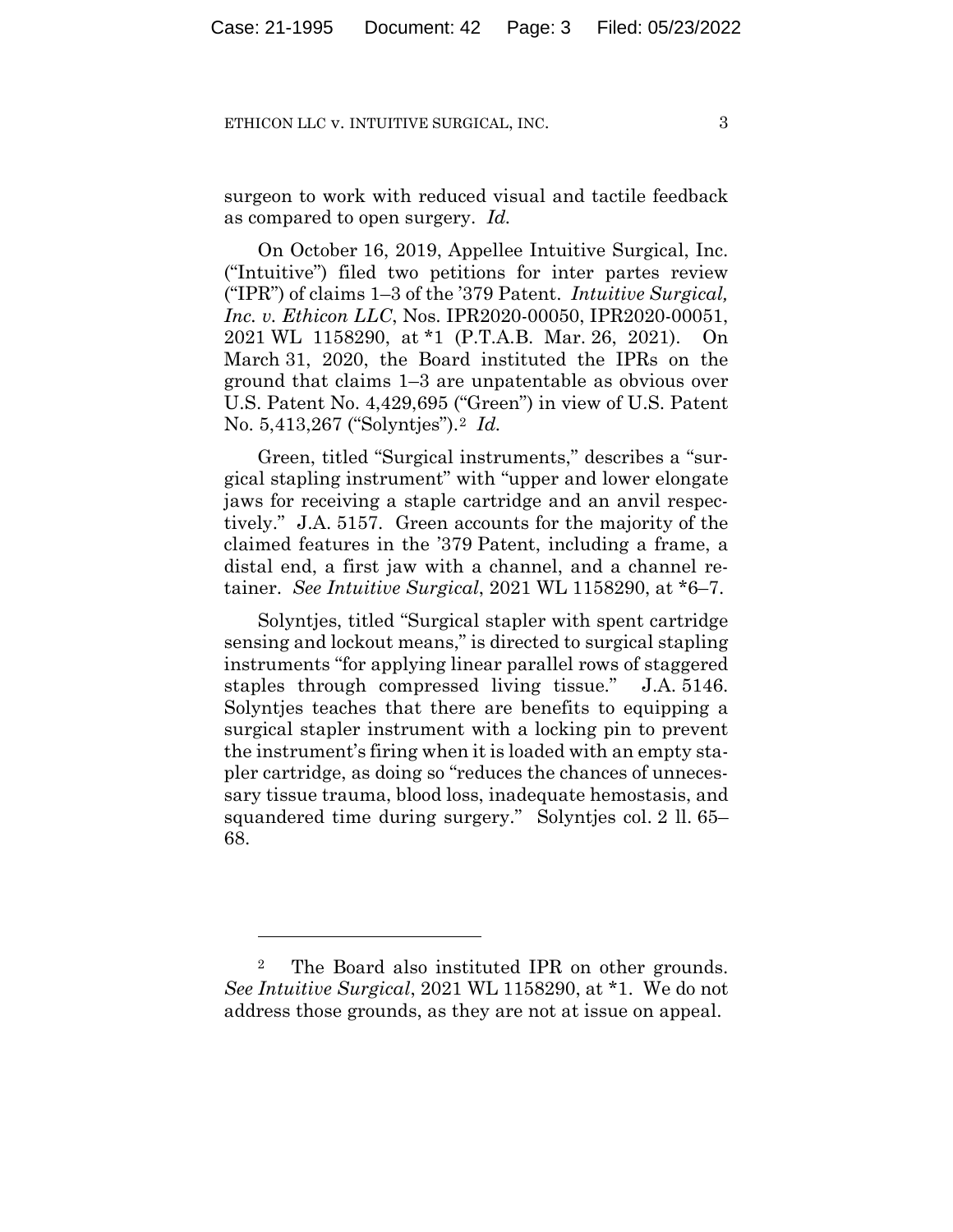#### BOARD'S FINAL WRITTEN DECISION

During IPR, Ethicon conceded that Green and Solyntjes disclose all the elements claimed by the challenged claims. *Intuitive Surgical*, 2021 WL 1158290, at \*7. Ethicon argued, however, that a person of ordinary skill in the art ("POSITA") (1) would not have been motivated to combine Green with Solyntjes, and (2) would not have had a reasonable expectation of success in doing so. *Id.* On March 26, 2021, the Board issued a consolidated final written decision addressing both issues.

### Motivation to Combine

With respect to the question of a motivation to combine, Intuitive relied on testimony from its expert, Dr. Knodel, to argue that a POSITA would have recognized Solyntjes's locking mechanism would make Green's instrument safer and more efficient. *Id.* at \*6–8. Ethicon, on the other hand, relied on testimony from its own expert, Dr. Fronczak, to argue that there would be no motivation to combine the references because Green already provides the user with tactile and visual feedback as to the presence or absence of a staple cartridge. *Id.* at \*7–8. The Green instrument was for use in open surgery whereby the instrument was in the surgeon's field of vision. *See* Appellant's Br. 3.

The Board determined that Dr. Fronczak's expert opinion relied too much on "speculation as to a user's awareness or cognizance during use of Green's surgical stapler instrument as to the presence or absence of a stapler cartridge." *Id.* at \*7. The Board instead found that a POSITA would have been motivated to combine the references because:

In particular, Solyntjes clearly sets forth that a locking mechanism is valuable, as the dangers of firing a surgical stapler instrument without a stapler cartridge being present are significant, including the risk of "unnecessary tissue trauma, blood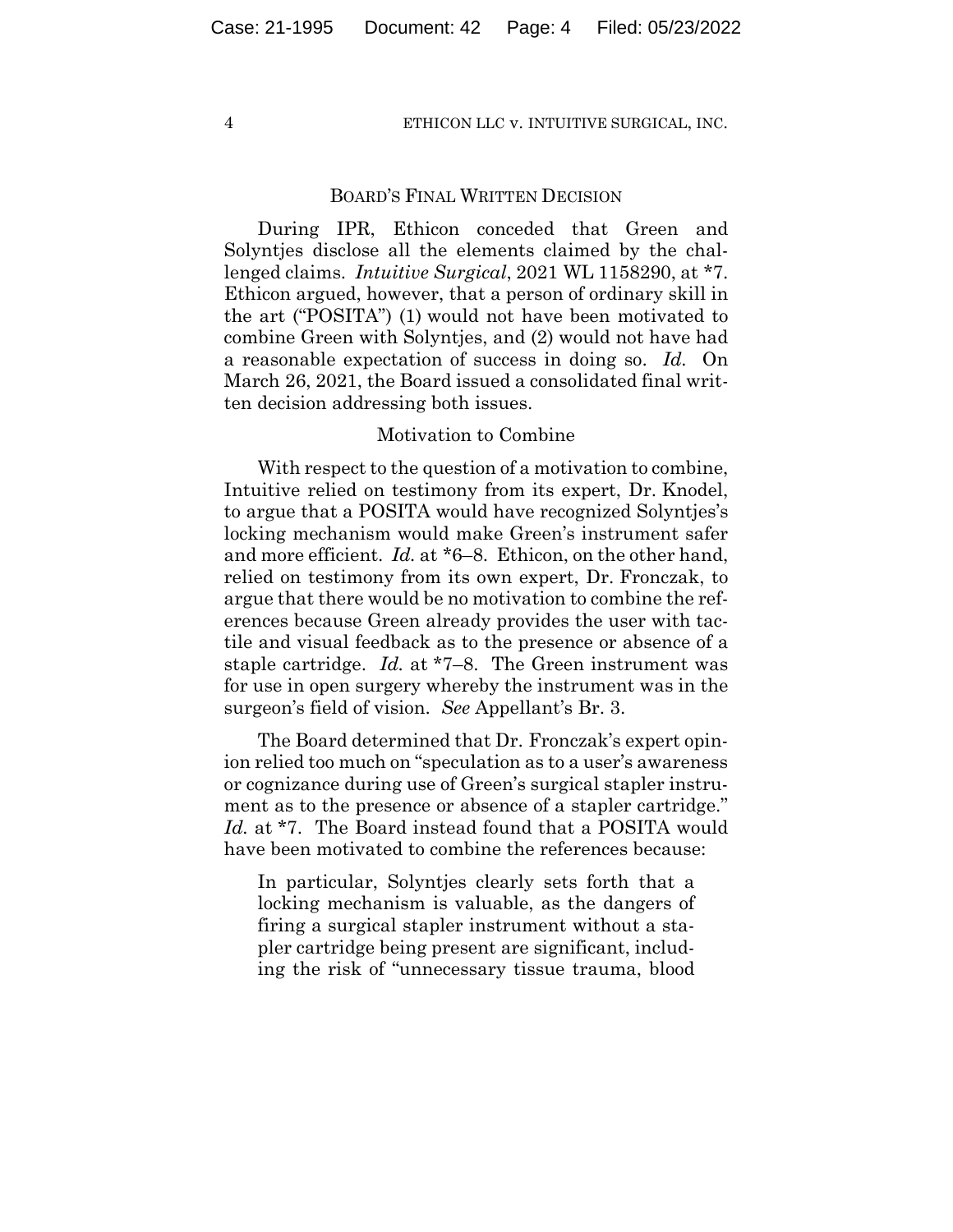loss, inadequate hemostasis, and squandered time during surgery." [Solyntjes col. 2 ll. 65–68].

 $\left[ \ldots \right]$ 

It defies reason to conclude that a skilled artisan would not have recognized readily the benefit of employing a locking mechanism specifically directed to preventing such firing. That is logically so even if a user may already have an avenue to recognize the presence or absence of a staple cartridge, such as through visual or tactile feedback, as mere recognition in that regard is not understood to actually prevent the firing of a cartridgeless stapler. [Suppl. Decl. of Dr. Knodel ¶¶ 15–20].

*Id.* The Board also noted that Dr. Fronczak admitted it would be "catastrophic" and a "hazard" if a user failed to notice the absence of a stapler cartridge before attempting to fire the instrument. *Id.* Accordingly, the Board found that Intuitive sufficiently established a motivation to combine Green with Solyntjes.

#### Reasonable Expectation of Success

With respect to the question of a reasonable expectation of success, Ethicon proffered testimony from Dr. Fronczak supporting its contention that a POSITA "would be incapable of implementing a 'spring-and-pin lockout mechanism,' such as that disclosed in Solyntjes, into a surgical stapler instrument having the particular structural characteristic of Green's instrument." *Id.* at \*8. The Board discredited this testimony because it was "based on little evidentiary support in the record" and "instead largely premised on Dr. Fronczak's speculation that physical difficulties or impediments in modifying Green's instrument would have been insurmountable." *Id.*

The Board credited the testimony of Dr. Knodel that a POSITA would know how to modify Green's stapler with the lockout taught in Solyntjes. *Id.* at \*9. The Board found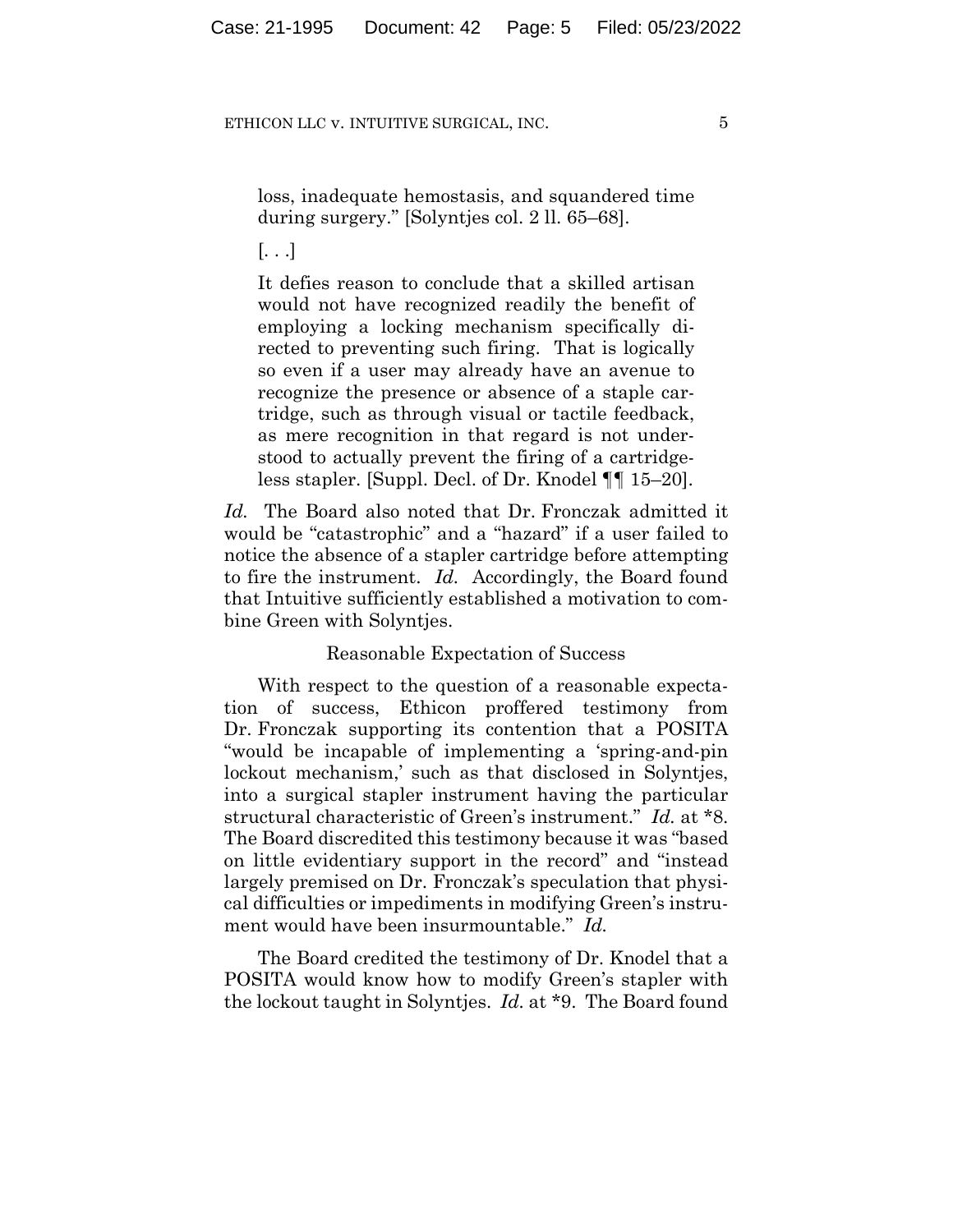Dr. Knodel's testimony "logical and credible," as "appropriately reflect[ing] the types of design assessments that such a skilled artisan would have employed in seeking to improve Green's instrument based on Solyntjes's teachings as to a locking pin mechanism so as to harness the benefits of such a mechanism." *Id.* Recalling that "[b]oth parties agree[d] that the level of ordinary skill in the relevant art includes someone with a degree in mechanical engineering and at least three years of design experience in surgical instruments," the Board found that a motivated POSITA would be able to "account for routine considerations, e.g., location, positioning, and robustness of a locking mechanism, as a part of Green's instrument." *Id.*

Ultimately, the Board concluded that Intuitive established by a preponderance of the evidence that claims 1–3 of the '379 Patent are unpatentable as obvious. *Id.* at \*10. Ethicon appeals. We have jurisdiction pursuant to 28 U.S.C. § 1295(a)(4)(A).

#### STANDARD OF REVIEW

We review the Board's legal conclusions de novo and its factual findings for substantial evidence. *ACCO Brands Corp. v. Fellowes, Inc.*, 813 F.3d 1361, 1365 (Fed. Cir. 2016). Substantial evidence "means such relevant evidence as a reasonable mind might accept as adequate to support a conclusion." *In re Gartside*, 203 F.3d 1305, 1312 (Fed. Cir. 2000) (quoting *Consol. Edison Co., Inc. v. NLRB*, 305 U.S. 197, 229–30 (1938)).

Obviousness is a question of law with underlying factual issues relating to the scope and content of the prior art, differences between the prior art and the claims at issue, the level of ordinary skill in the pertinent art, and any objective indicia of non-obviousness. *Randall Mfg. v. Rea*, 733 F.3d 1355, 1362 (Fed. Cir. 2013) (citing *KSR Int'l Co. v. Teleflex Inc.*, 550 U.S. 398, 406 (2007); *Graham v. John Deere Co. of Kansas City*, 383 U.S. 1, 17–18 (1966)). Whether a skilled artisan would have been motivated to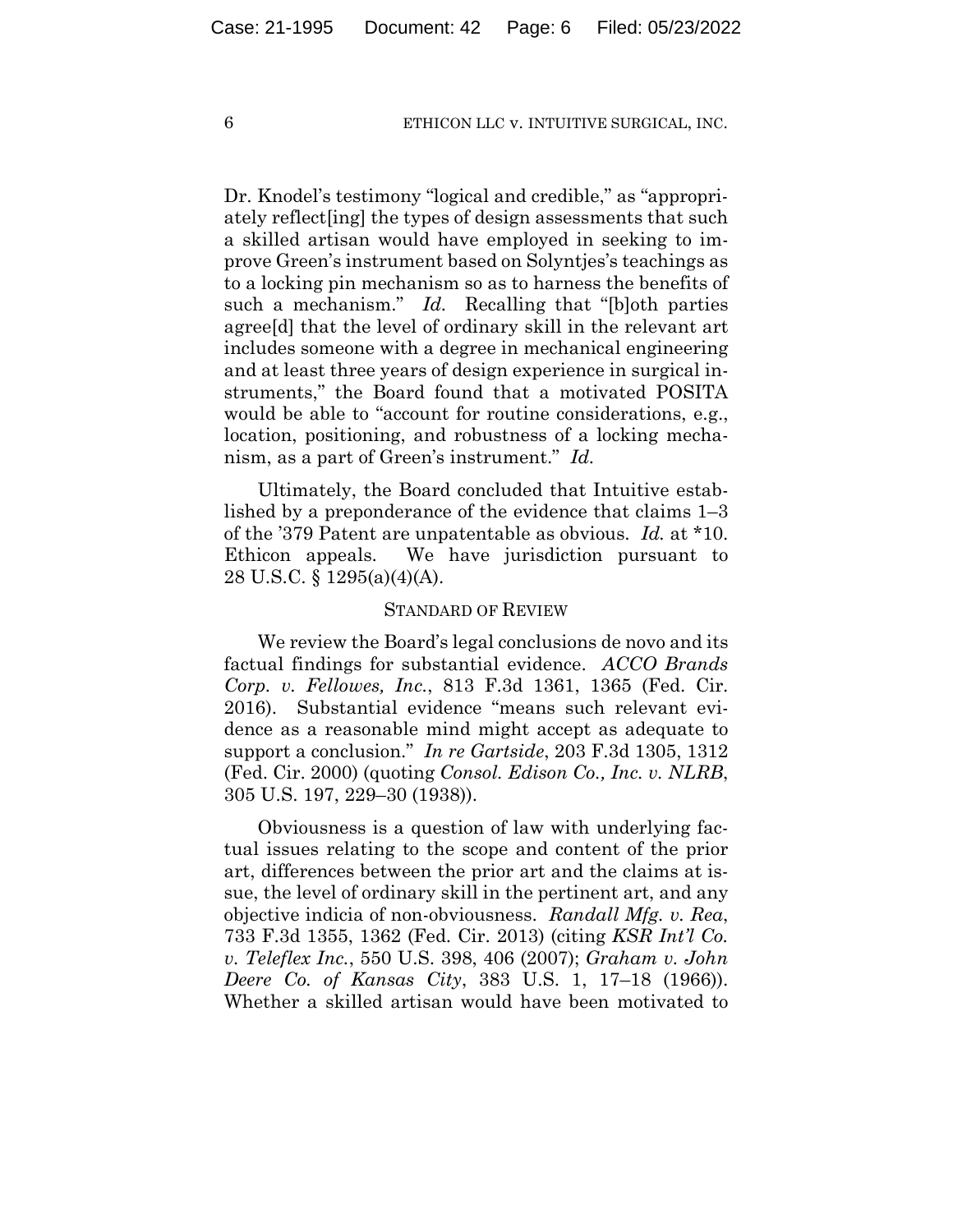combine references in an obviousness determination is a pure question of fact, which we review for substantial evidence. *Par Pharm., Inc. v. TWI Pharms., Inc.*, 773 F.3d 1186, 1196 (Fed. Cir. 2014) (quoting *Alza Corp. v. Mylan Lab'ys, Inc.*, 464 F.3d 1286, 1289 (Fed. Cir. 2006)). Whether a skilled artisan would have had a reasonable expectation of success in combining references is also a question of fact. *Id.* (citation omitted).

#### **DISCUSSION**

On appeal, Ethicon argues that the Board improperly placed the burden on Ethicon as the patentee to disprove that a POSITA would have had a reasonable expectation of success in combining Green and Solyntjes. Appellant's Br. 41–51. Ethicon also argues that the Board's finding of a reasonable expectation of success is unsupported by substantial evidence. *Id.* at 51–56.

I

We first address whether the Board improperly placed the burden of proof on Ethicon. The fact that the petitioner bears the burden of proof in a Board proceeding does not eliminate the patent owner's burden to proffer opposing evidence against the petitioner's showing of unpatentability. *See Novo Nordisk A/S v. Caraco Pharm. Lab'ys, Ltd.*, 719 F.3d 1346, 1353 (Fed. Cir. 2013). In resolving a claim of obviousness, the Board should consider the totality of evidence proffered by both parties to resolve any subsidiary factual inquiries, such as the scope and content of the prior art, the existence of a motivation to combine, the existence of a reasonable expectation of success, or the existence of any objective indicia of non-obviousness. The petitioner bears the burden to demonstrate by a preponderance of the evidence that the patent is invalid. *See* 35 U.S.C. § 316. And while the unpatentability inquiry must remain focused on whether the petitioner has borne its burden, that the Board addresses the patentee's counterarguments is not an improper shifting of burdens. *See, e.g.*, *Bos. Sci.*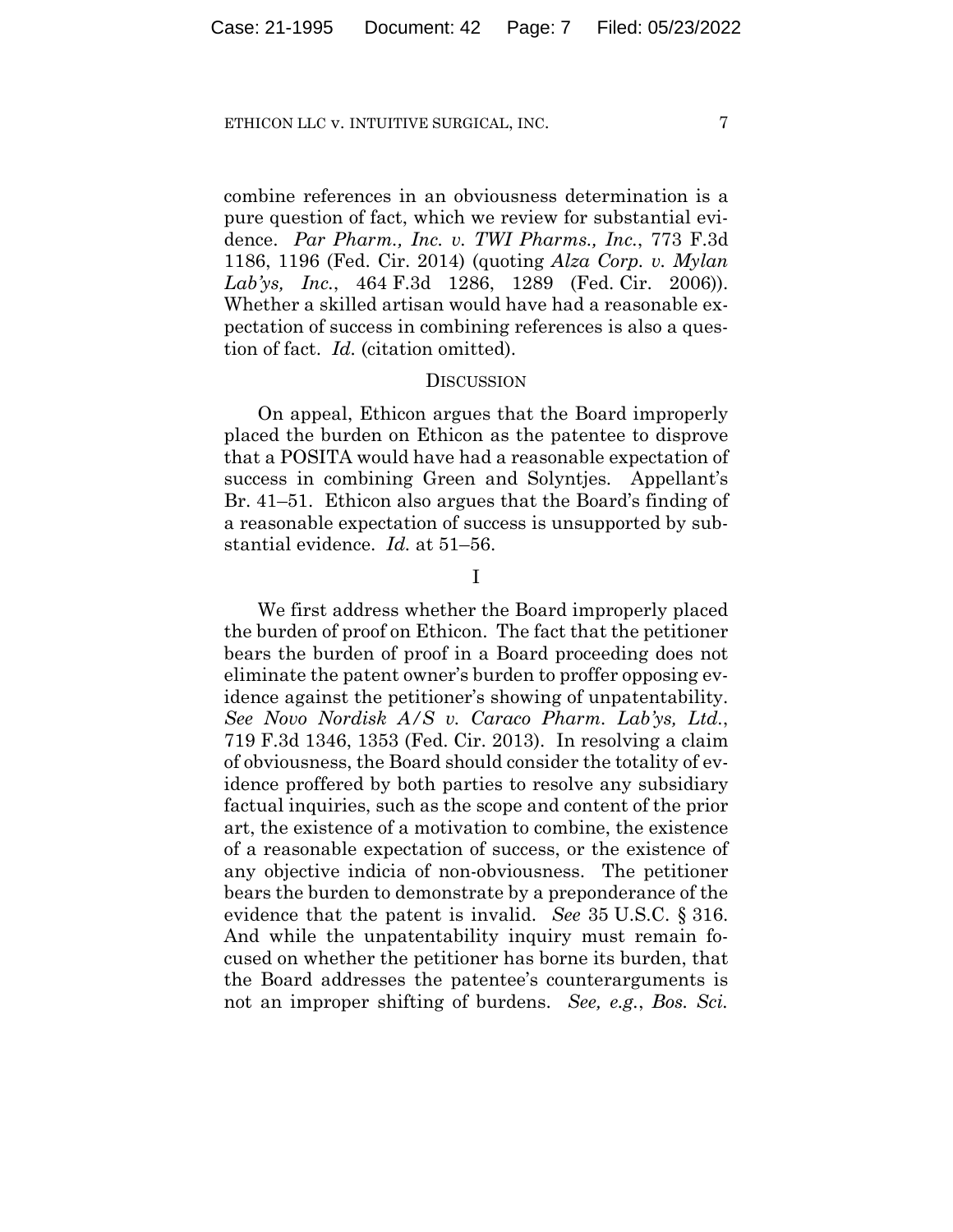# *SciMed, Inc. v. Iancu*, 811 F. App'x 618, 626 (Fed. Cir. 2020) (citing *Novo Nordisk*, 719 F.3d at 1353).

Here, the Board received competing expert testimony and found Intuitive's expert, Dr. Knodel, more credible than Ethicon's expert, Dr. Fronczak. The Board found that Dr. Knodel logically and credibly opined that a POSITA would have had a reasonable expectation of success in combining Green with Solyntjes because an individual with a mechanical engineering degree and at least three years of experience designing surgical instruments would have been capable of performing routine modifications to implement Solyntjes's lockout mechanism in Green's stapler. The Board also found Dr. Fronczak's testimony unsupported by the record and largely speculative. This is not indicative of a situation where the Board improperly shifted the burden of proof on the patent owner to establish non-obviousness in the first instance, as Ethicon argues. Rather, the Board weighed competing evidence and made its determination on the record as a whole.

# II

We also conclude that substantial evidence supports the Board's finding that a POSITA would have had a reasonable expectation of success in combining Green and Solyntjes. Evidence of a reasonable expectation of success, just like evidence of a motivation to combine, "may flow from the prior art references themselves, the knowledge of one of ordinary skill in the art, or, in some cases, from the nature of the problem to be solved." *Brown & Williamson Tobacco Corp. v. Philip Morris Inc.*, 229 F.3d 1120, 1125 (Fed. Cir. 2000) (citing *Pro-Mold & Tool Co. v. Great Lakes Plastics, Inc.*, 75 F.3d 1568, 1573 (Fed. Cir. 1996)).

Here, as discussed above, the Board credited Dr. Knodel's testimony that a POSITA would have had a reasonable expectation of success in modifying the surgical stapling instrument of Green to include the lockout mechanism of Solyntjes. *Intuitive Surgical*, 2021 WL 1158290,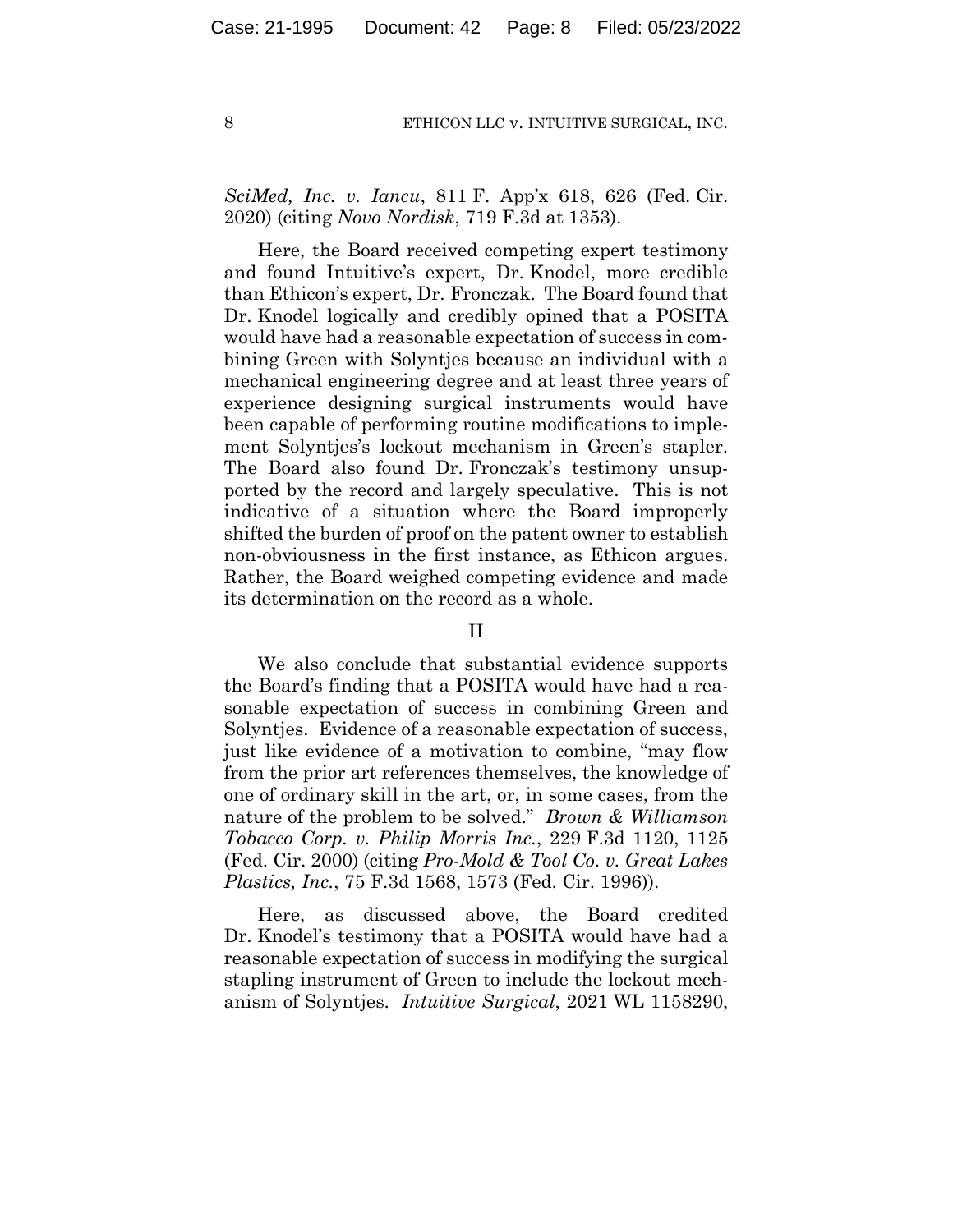at \*9. The Board acknowledged Ethicon's argument that the combination would require some modifications to fit pieces of the invention together. The Board relied, however, on Dr. Knodel's testimony that a POSITA would know how to account for "routine considerations" such as "location, positioning, and robustness of a locking mechanism, as a part of Green's instrument." *Id.* And although Dr. Fronczak testified that a POSITA would be "incapable" of combining the references, the Board discredited his testimony as speculative and unsupported by evidence in the record. *Id.* at \*8. In view of the foregoing, we conclude that the Board's finding of a reasonable expectation of success is supported by substantial evidence, especially in light of the parties' stipulation regarding the relative skill and experience level of a POSITA in this case.

## **CONCLUSION**

In summary, we hold that the Board did not misplace the burden of proof on the patentee and that substantial evidence supports the Board's finding that a POSITA would have had a reasonable expectation of success in combining the asserted references. Thus, we affirm the Board's final written decision concluding that claims 1–3 of the '379 Patent are unpatentable as obvious.

# **AFFIRMED**

COSTS

Costs to Appellee.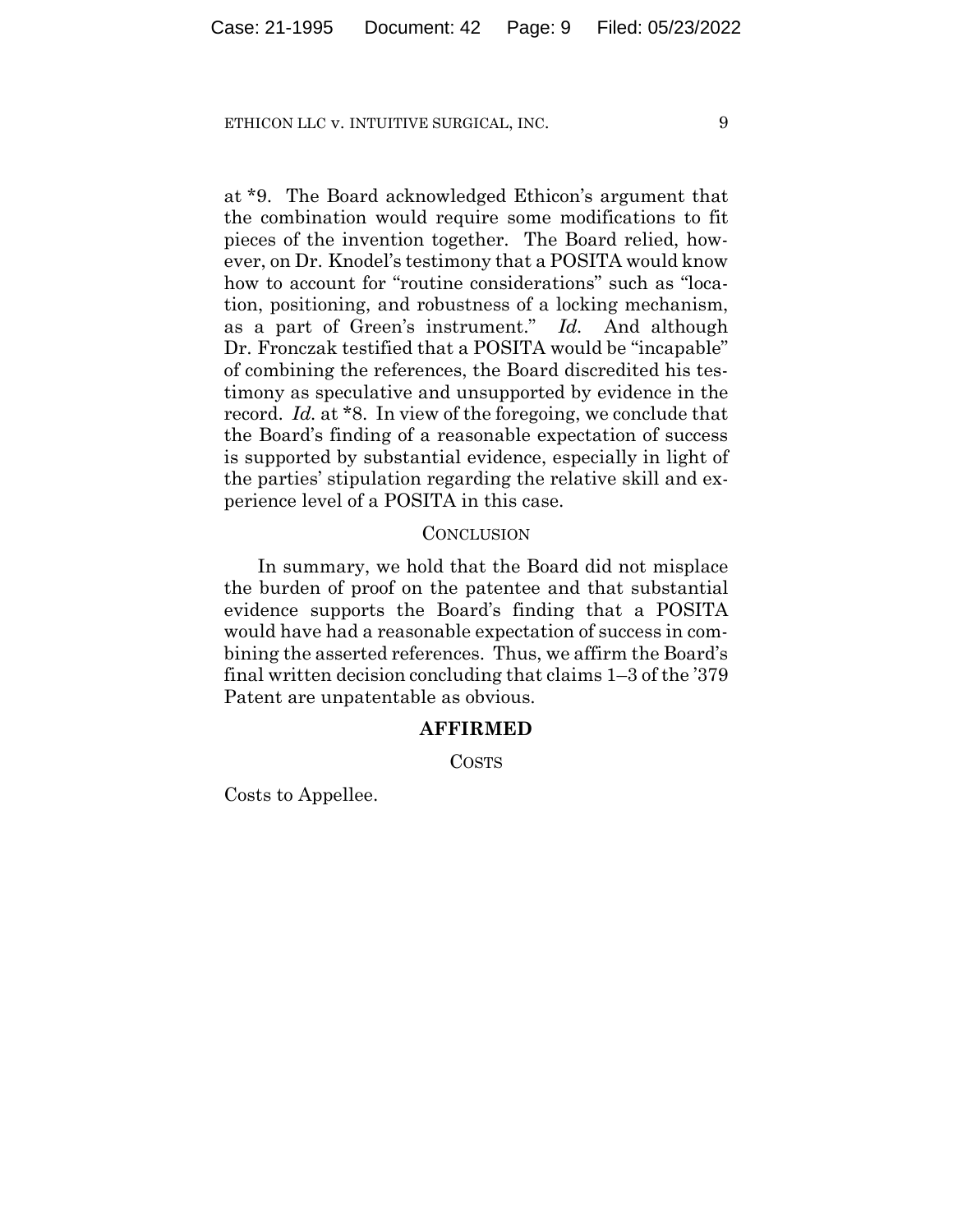NOTE: This disposition is nonprecedential.

# United States Court of Appeals for the Federal Circuit

**\_\_\_\_\_\_\_\_\_\_\_\_\_\_\_\_\_\_\_\_\_\_** 

**ETHICON LLC,** *Appellant*

**v.**

**INTUITIVE SURGICAL, INC.,** *Appellee*

**\_\_\_\_\_\_\_\_\_\_\_\_\_\_\_\_\_\_\_\_\_\_** 

2021-1995, 2021-1997 **\_\_\_\_\_\_\_\_\_\_\_\_\_\_\_\_\_\_\_\_\_\_** 

Appeals from the United States Patent and Trademark Office, Patent Trial and Appeal Board in Nos. IPR2020- 00050, IPR2020-00051.

 $\overline{\phantom{a}}$  , we can assume that the contract of  $\overline{\phantom{a}}$ 

NEWMAN, *Circuit Judge*, dissenting.

I respectfully dissent. The court reconstructs a novel surgical device from components of known devices, using the '379 patent as a template for the reconstruction. The court finds that an engineer with at least three years of experience in designing surgical instruments would have been capable of designing the claimed device. However, the patentability question is not whether such an engineer would be capable of designing the instrument of the '379 patent. The patentability question is whether the prior art teaches or suggests the structure of the '379 instrument as a whole. Although the court finds that it would have been obvious to combine the Solyntjes and Green reference